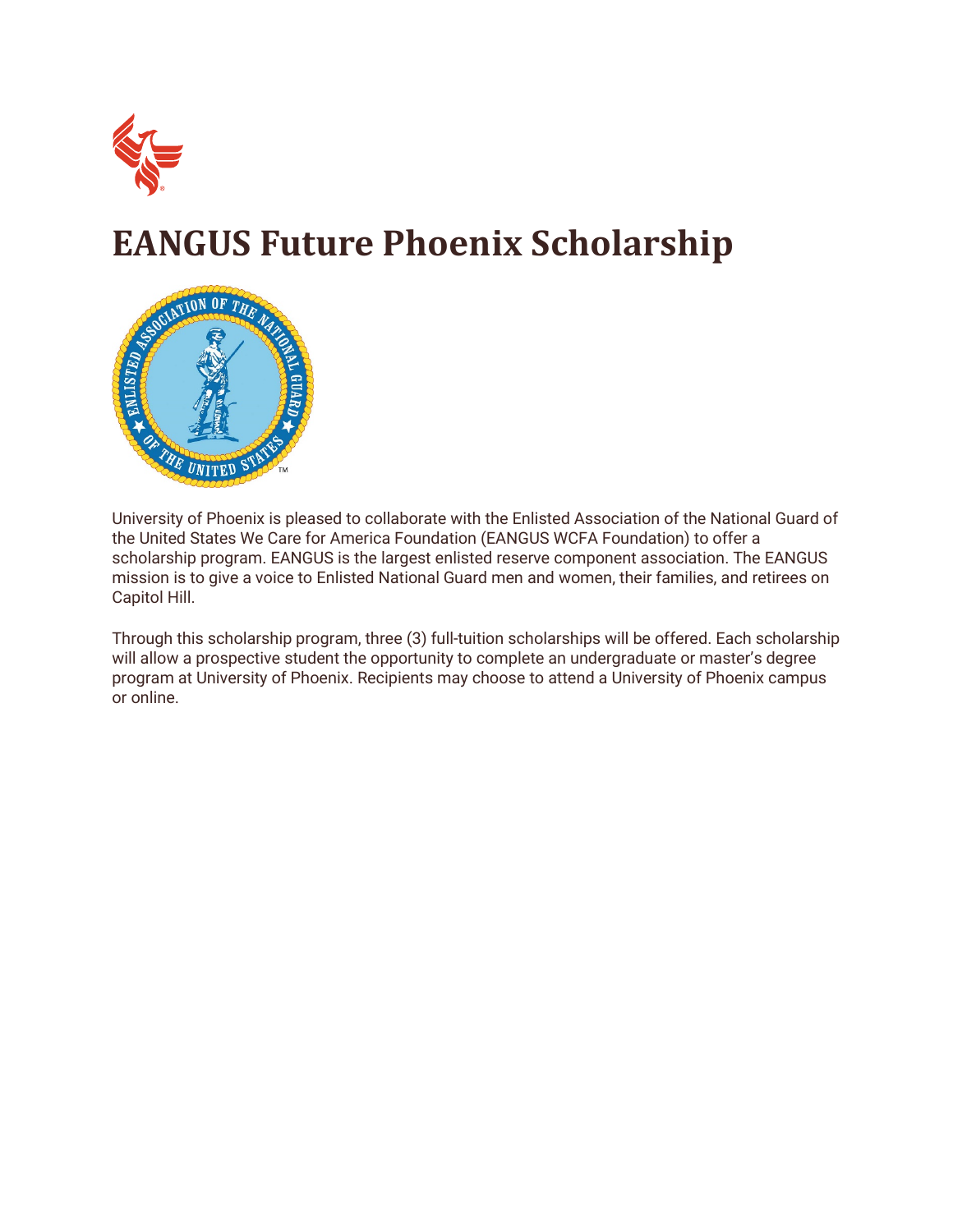# **Eligibility & Selection**

### **ELIGIBILTY CRITERIA**

Applicants for the scholarship must demonstrate the following to be considered:

- 1. **If applicants reside in the United States\***, they must meet **one** of the following requirements: be a legal resident of the United States; have been granted permanent residency; have a valid visa that does not prohibit educational studies; have been granted temporary protected status along with approved Notice of Action issued by Citizen Immigration Services and verified through CIS Form g-845; or have been granted asylum along with the approved Notice of Action issued by the Citizen Immigration Services. *\*Applicants who do not currently reside in the United States may disregard this criterion.*
- 2. Applicants must be a current paid member of EANGUS or an immediate family member (spouse, child\* or step child\*) of a current paid EANGUS member.*\*Must have graduated high school or received their GED prior to the scholarship award date.*

If you are not current on your dues or a current EANGUS member a please visit **[EANGUS's](https://eangus.org/state-membership)  [registration website](https://eangus.org/state-membership)** for more information.

- 3. Applicants must not be currently enrolled nor in the process of enrolling at a University of Phoenix campus or an online program at any time prior to the scholarship award date. Applicants who enroll after submitting an application, or before the award date are not eligible to be a recipient of this scholarship.
- 4. Applicants must meet all **[admissions requirements of University of Phoenix](https://www.phoenix.edu/admissions/admission_requirements.html)** if selected as a scholarship recipient.
- 5. Applicants must not be an employee (including full- and part-time faculty) or a family member (spouse, dependent child or domestic partner) of an employee of University of Phoenix.
- 6. Applicants must submit a complete, signed application, together with all supporting documentation, by the deadline listed in the Selection Process section. The completion of the application form does not create an obligation to award a scholarship to the applicant.
- 7. Applicants must submit completed essays as described in the Essay section. High importance will be placed on the applicant's desire to advance in their education, with an emphasis on furthering their career, and their impact in the community in which they reside.

### **SELECTION PROCESS**

- 1. This scholarship opportunity is in academic partnership with EANGUS, a non-profit organization, and the scholarship process is managed by a staff member of EANGUS. The process includes, but is not limited to, application creation, application submission, selection committee formation and recipient list finalization. The application, and any additional information, submitted by eligible applicants will be subject to the EANGUS privacy and confidentiality policies, if any.
- 2. The recipient of this scholarship will be selected by the scholarship selection committee consisting of representatives from University of Phoenix and/or EANGUS. Non-staff members may assist in the selection committee process.
- 3. It is the applicant's responsibility to submit a complete and signed application, along with all the supporting documentation, which must be received on or before the deadline. The scholarship selection committee accepts no responsibility for incomplete applications,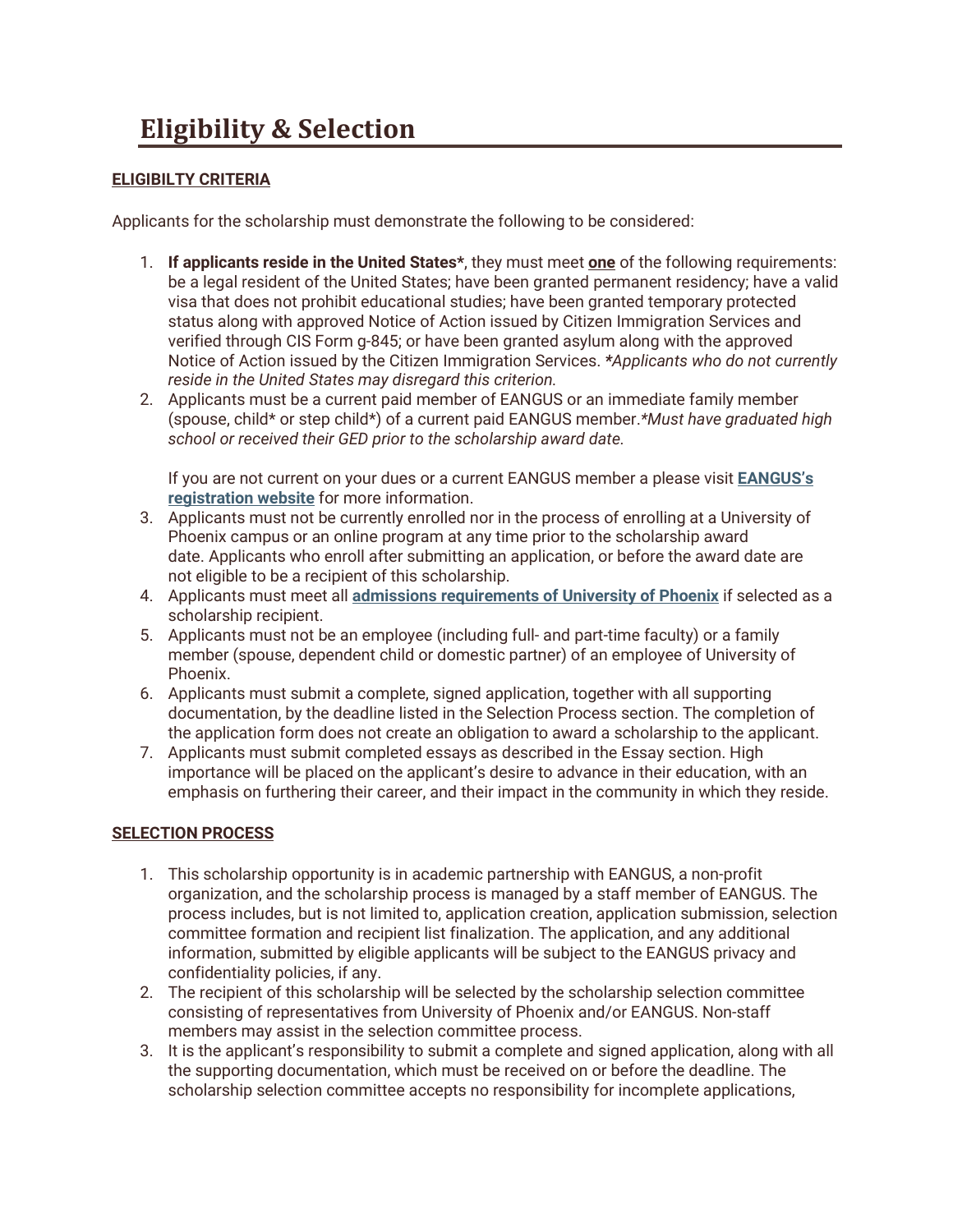applications not in proper form, lost applications, or any other submission in exception to the instructions.

- 4. The scholarship award will be based on the committee's scores of the overall quality of the application and the scholarship essays. The higher the average score, the higher the probability of selection.
- 5. Scholarship selection shall be made without regard to race, color, religion, sex, sexual orientation, gender identity, age, national origin, disability, veteran status, or any other category protected by federal, state, or local law.
- 6. The decision of the scholarship selection committee is final and not subject to review.

#### **Deadline:**

A complete application, and supporting documentation, must be received on, or before, **May 10, 2019.** Applications not submitted or submitted after the designated deadline will not be considered. No exceptions.

#### **Award Date:**

The scholarship committee will determine the recipients of the scholarship by the award date, **June 28, 2019**. All applicants with a submitted application will be notified via email, regardless if selected as a recipient or not, by award date regarding the status of the scholarship.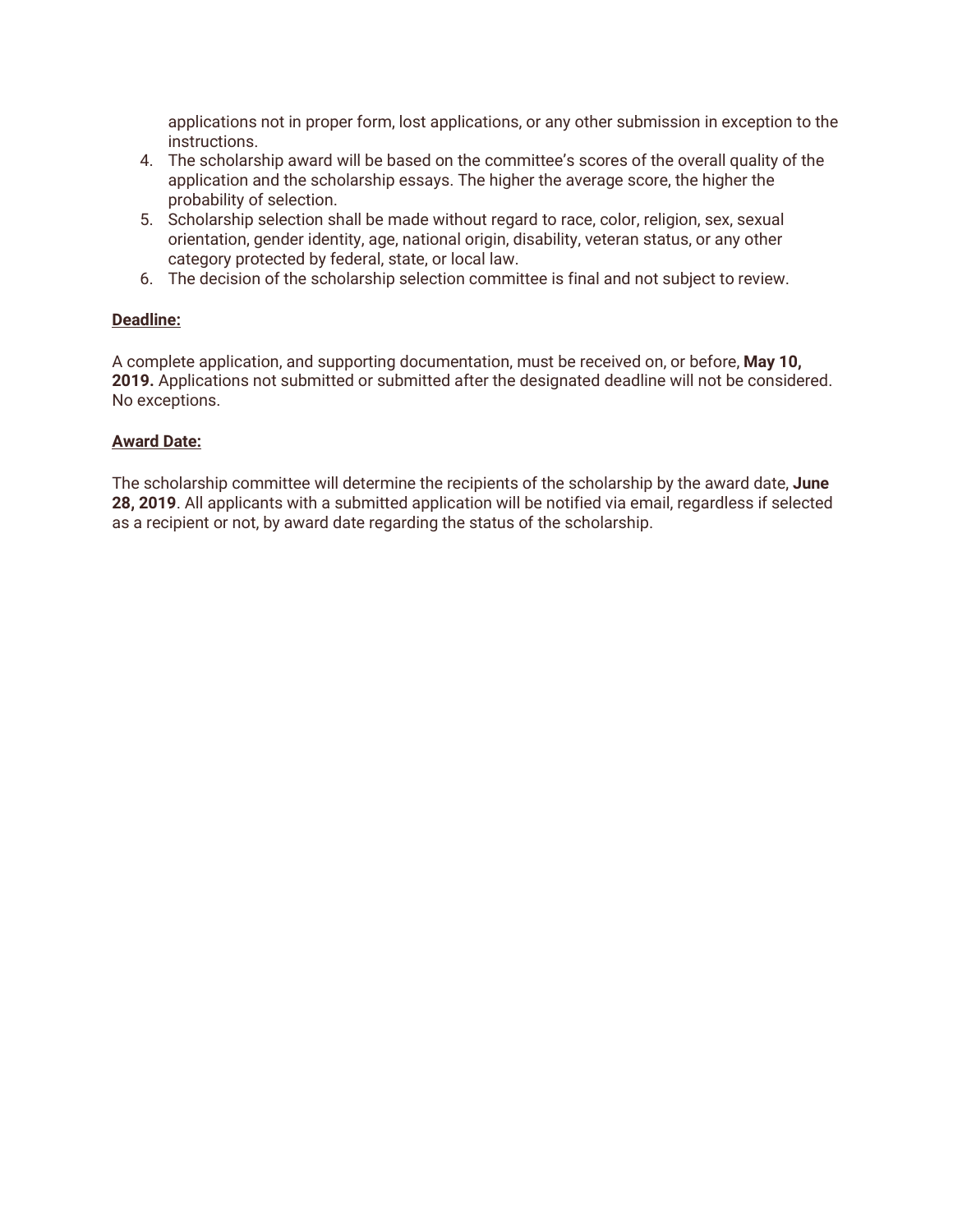### **Terms & Conditions**

By applying for a University of Phoenix scholarship and/or accepting the scholarship award, the applicant and/or recipient agrees to the following terms and conditions. Failure to abide by any of the following terms and conditions shall result in either disqualification of the scholarship award or termination of the scholarship award.

1. All application submissions shall become the property of University of Phoenix, regardless if applicant is awarded the scholarship. In addition, applicant agrees to execute a University of Phoenix Consent and Release Form and further agrees that University of Phoenix may release the application and the information contained therein to its agents, contractors and related third parties for the purposes set forth below.

Upon the submission of the application by applicant or the award of the scholarship and recipient's acceptance, University of Phoenix, including its agents, and others working for it on its behalf or at its direction and their respective licensees, successors, and assigns, shall have the right to use and republish the submitted application or any of its content; it may reference and acknowledge recipient's name and authorship of the application; and may use recipient's name, image and likeness, for any purpose relating to the scholarship, including but not limited to, any promotional materials, internal sites, **[www.phoenix.edu](https://www.phoenix.edu/)**, external company sites, press releases and social media.

2. Scholarship award is a non-cash award to recipient's University of Phoenix account as outlined on the scholarship application. No check or other cash monies will be disbursed at any time. No exceptions.

The University treats this tuition scholarship, in the form of a non-cash award, as non-taxable income. However, the recipient is encouraged to seek independent counsel from a certified tax consultant as recipient is responsible for all other costs, liabilities, and obligations including any applicable taxes from the award of this scholarship as Federal laws may change and laws vary from state to state. The University makes no representations with respect to the taxability of this award and the University may change its treatment of the scholarship for tax purposes in its sole discretion.

- 3. This award is a full-tuition scholarship that will cover 100% of tuition for the degree program specified on the scholarship application. The actual value of the scholarship received is dependent on many different variables including but not limited to transferability of any credits, campus location, modality and degree program. University of Phoenix offers a **[financial planning tool](https://www.phoenix.edu/tuition_and_financial_options/net-price-calculator.html)** to provide recipients with an estimated degree program cost.
- 4. Scholarship will be applied only to tuition and the following fees, as specified on the scholarship application, when applicable: application, electronic course materials, Prior Learning Assessment (PLA) credits, directed study and additional classes for intended program licensure. PLA submission fees, educational supplies, living expenses, physical textbooks and other fees not listed are not included.
- 5. Whether or not currently enrolled, tuition reimbursement received from other source(s) including but not limited to corporate reimbursement, other scholarships and/or private grants may reduce a recipient's eligibility dollar for dollar unless the funder specifies the funds may be released to the student. Veteran's Administration GI benefits and Veteran's administration Vocational Rehabilitation Benefits will not affect the Full Tuition Scholarship. Title IV financial aid funding may affect the Full Tuition Scholarship, see #8 for limitations.
- 6. Recipient must meet all University of Phoenix admissions requirements for selected program and campus. Information regarding admissions is available in the University of Phoenix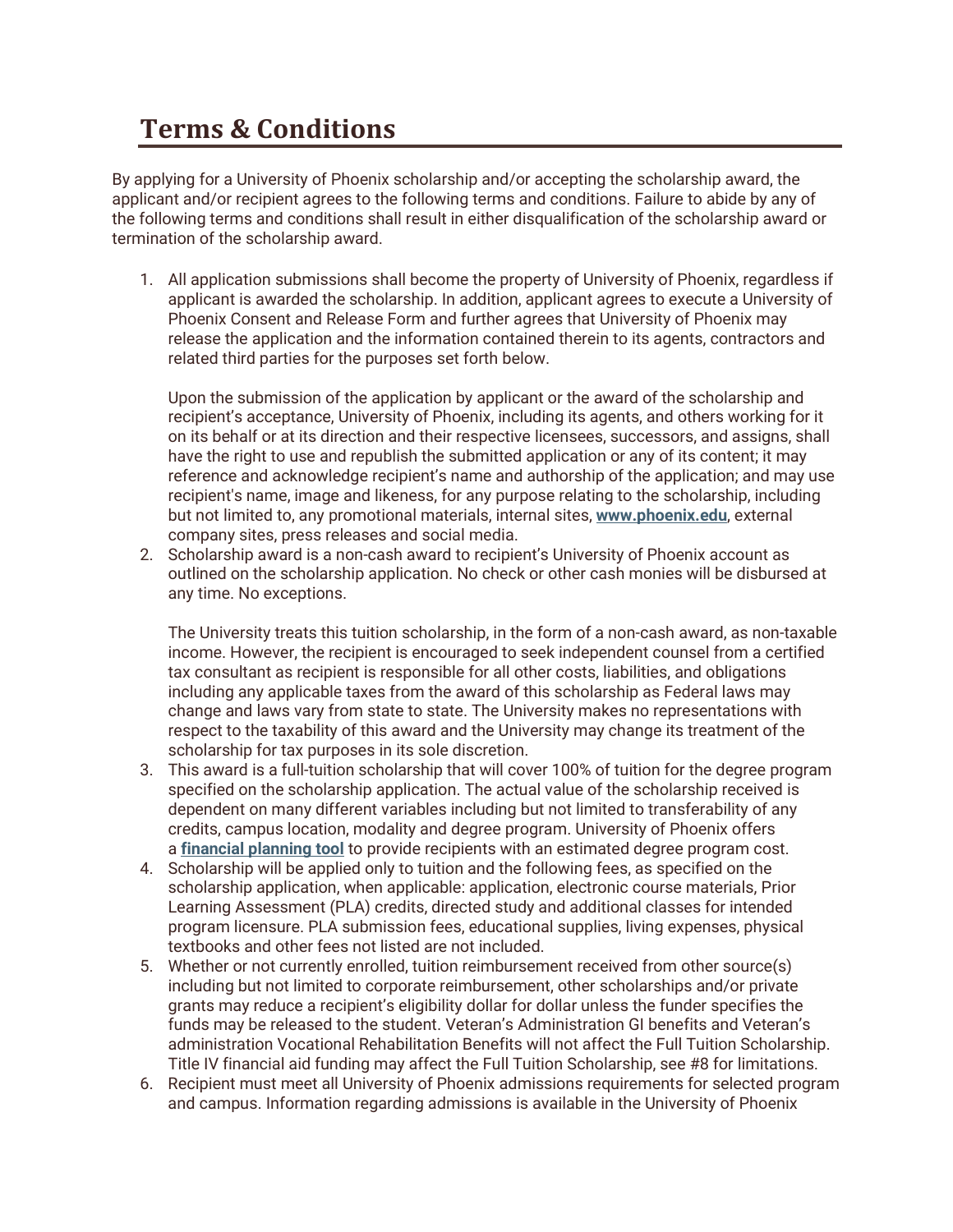Academic Catalog. Scholarship may only be used toward degrees that are specified on the scholarship application; dual degrees, non-degree single courses, certificate programs and doctoral degrees are not covered by the scholarship.

- 7. Recipient must complete all admission and enrollment requirements for his/her chosen degree program (degree program must be currently available) at University of Phoenix no later than thirty (30) days following the scholarship award date. Applicant who enrolls during the scholarship process or before the award date is not eligible for the scholarship.
- 8. Recipient must have successfully completed his/her first credit-bearing course within one hundred and eighty (180) days following the scholarship award date.
- 9. Recipient may apply for and receive funds from federal and/or state financial aid programs. However, recipients choosing to borrow more than \$2,000.00 per federal award year (July 1 – June 30) will reduce their eligibility for the full-tuition scholarship dollar per dollar. If recipient is receiving Title IV financial aid funding in addition to this scholarship, recipient must maintain continuous attendance as defined by the university and/or must qualify for a leave of absence in order to maintain his/her financial aid status. Recipient is required to abide by all state and federal financial aid policies and procedures and all University of Phoenix financial policies and procedures as set forth in the University of Phoenix Academic Catalog, including remaining in good financial standing with University of Phoenix.
- 10. Recipient who falls out of attendance for more than ninety (90) days from the last date of academic activity (recipient must show positive attendance; posting on two different days within the first week of a class) will forfeit his/her scholarship. Recipient who returns from an approved absence will be subject to version and program updates per the University of Phoenix Academic Catalog.
- 11. Recipient may only fall into academic probation (AP) and provisionally admitted (PV) once and must raise his/her academic status within four (4) consecutive classes. Recipients will lose eligibility if placed on academic disqualification (AD) or if denied admissions (DA).
- 12. Recipient acknowledges that at no time can he/she become an employee of University of Phoenix and retain this scholarship.
- 13. Recipient agrees to complete his/her degree program in the time set forth in the University of Phoenix Academic Catalog. Switching degree programs, whether by choice or due to a version and/or program update, may result in a loss of credits that this scholarship will not cover. If recipient changes degree programs and/or versions, which result in a loss of credits, the scholarship will cover up to six (6) credits that do not transfer to the new degree program. Payment for any credits not covered will be required for future courses. The scholarship will be placed on hold until all lost credits are covered in full at which time the scholarship will resume.
- 14. This scholarship award may be applied for the following number of years following the scholarship award date: (i) if Recipient is enrolled in an undergraduate (associate or bachelor) degree program at University of Phoenix, Recipient shall have eight years (96 months) of full-tuition scholarship award coverage (if recipient starts his/her degree in an associate degree and then transfer's to bachelor's degree program it is counted as one program and a maximum of six years is provided); (ii) if Recipient is enrolled in a master's degree program at University of Phoenix, Recipient shall have five years (60 months) of fulltuition scholarship award coverage. If the recipient is unable to complete his/her degree within the scholarship award window as set forth above, the recipient may continue to pursue his/her degree program, however, Recipient acknowledges and agrees that he/she will be responsible for paying for the remaining tuition fees and costs in the unfinished degree program as the scholarship will no longer be applicable.
- 15. Should recipient drop, receive a W-grade or otherwise fail to complete a course for which the scholarship, or a portion of the scholarship, has been used to pay the tuition, in no event will any cash refund be given at any time. Recipient is only permitted a predetermined number of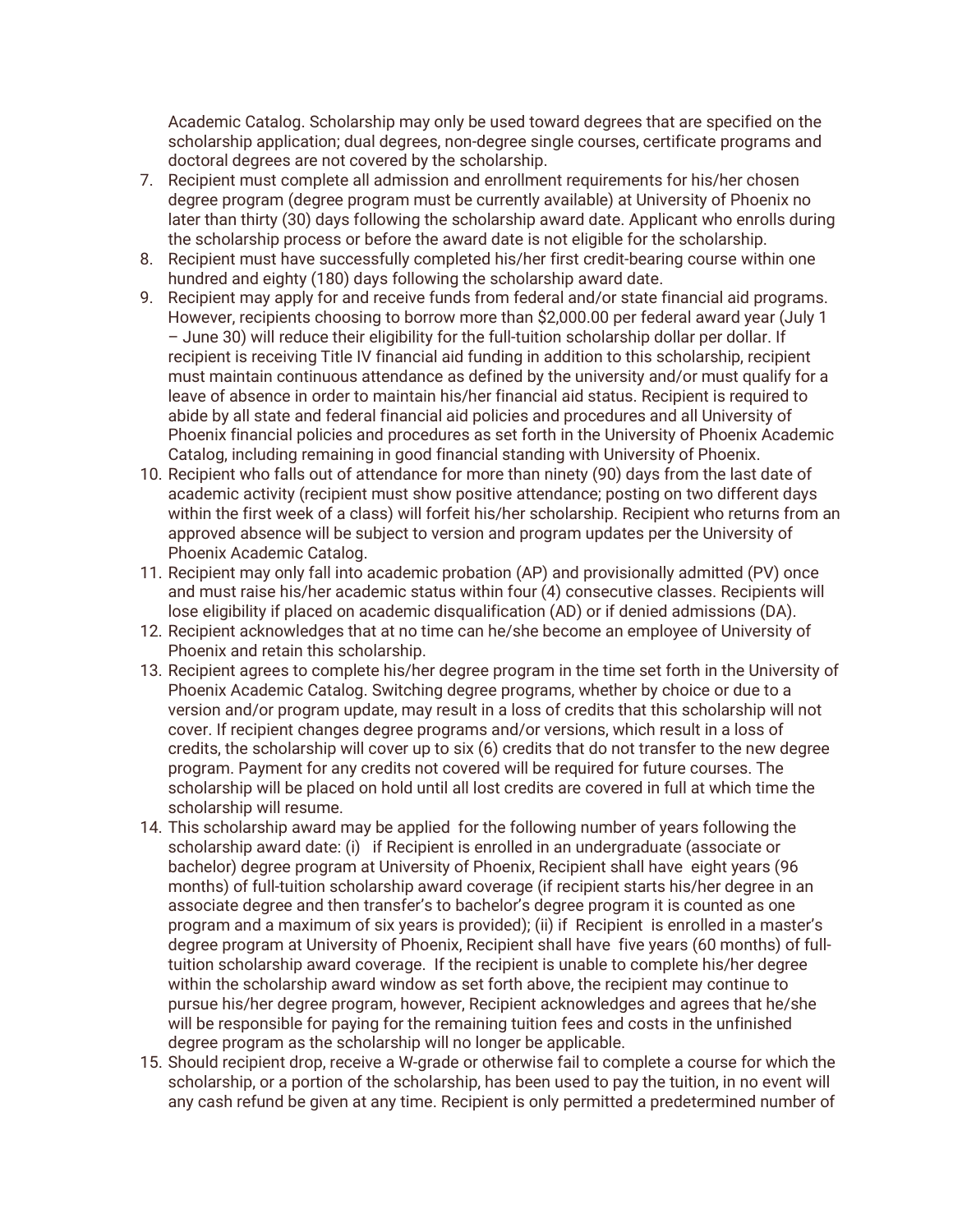dropped courses, or W-grades, based on his/her degree program. Recipient who is enrolled in an undergraduate degree program is permitted a total of four (4) dropped courses (for clarification if recipient drops a fifth (5th) course the scholarship will be terminated), or Wgrades, for the entire degree program. If recipient begins an associate degree program and advances into a bachelor's degree program, the associate and bachelor's degree programs are considered part of one undergraduate degree program for the purposes of this scholarship award. The five (5) dropped courses will be covered by the scholarship. Recipient who is enrolled in a master's degree program at University of Phoenix is permitted a total of two (2) dropped courses (for clarification if recipient drops a third (3rd) course the scholarship will be terminated), or W-grades, for the entire degree program. The three (3) dropped courses will be covered by the scholarship.

- 16. Recipient is only permitted a predetermined number of failed courses based on his/her degree program. Recipient who is enrolled in an undergraduate degree program is permitted a total of two (2) failed courses (for clarification if recipient fails a third (3rd) course the scholarship will be terminated). If recipient begins an associate degree program and advances into a bachelor's degree program, the associate's and bachelor's degree are considered part of one undergraduate degree program for the purposes of this scholarship award. The three (3) failed courses will be covered by the scholarship. Recipient who is enrolled in a master's degree program is permitted a total of one (1) failed courses (for clarification if recipient fails a second (2nd) course the scholarship will be terminated). The two (2) failed courses will be covered by the scholarship. Recipient acknowledges that said scholarship shall not pay tuition and fees for any courses, in which a letter grade of A-D was earned, that recipient chooses to retake in order to earn a better grade.
- 17. During the term of the scholarship, recipient shall notify University of Phoenix immediately if he/she is convicted of a crime, excluding traffic offenses. Recipient acknowledges that said conviction may impact this scholarship in University of Phoenix's sole discretion.
- 18. Recipient acknowledges and agrees that he/she will not portray University of Phoenix in a negative, harmful, disparaging, offensive or otherwise inappropriate manner as determined in the University of Phoenix's sole discretion. Nor will recipient associate University of Phoenix in any way with content related to tobacco, alcohol, illegal drugs or sexually explicit material or engage in conduct that is immoral or illegal that results in a criminal conviction.
- 19. Recipient agrees to abide by the University of Phoenix Academic Catalog, including, but not limited to, the Student Code of Conduct.
- 20. These terms and conditions are in addition to any other terms and conditions set forth in any other part of this document. Any necessary determination, or clarification, as to the interpretation or to the application of a particular term shall be made by the University of Phoenix Center for Scholarship Excellence officials in their sole discretion. *Furthermore, University of Phoenix reserves the right in its sole discretion to make any changes or modifications to the scholarship, including but not limited to, the criteria, the selection process, the deadline dates, and the terms and conditions.*
- 21. There will be no exceptions to these terms and conditions unless otherwise approved in writing by the University of Phoenix Center for Scholarship Excellence officials in their sole discretion.
- 22. Any violation of these scholarship terms and conditions, as determined in University of Phoenix's sole discretion, will result in disqualification of the scholarship and/or termination of the scholarship award. Recipient acknowledges and agrees that he/she shall have no right to appeal or contest the decision of University of Phoenix to terminate the scholarship as set forth herein. Any unused portion of the Scholarship will be returned to University of Phoenix and is non-transferable.
- 23. In the event that any provision of the scholarship terms and conditions shall be held void, voidable, or unenforceable, the remaining provisions shall remain in full force and effect.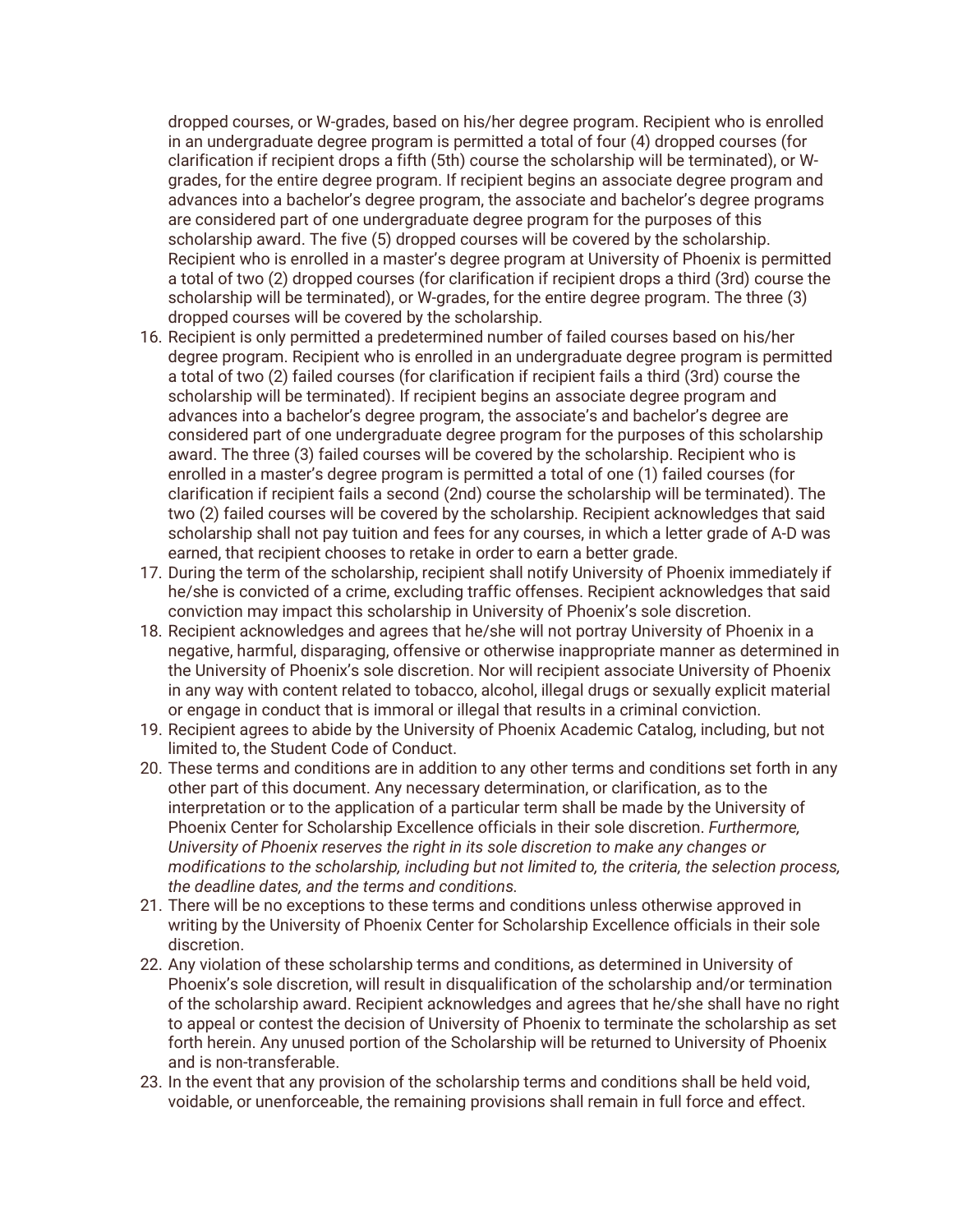- 24. **APPLICANT/RECIPIENT HEREBY AGREES TO RELEASE THE UNIVERSITY OF PHOENIX, AS WELL AS ITS OFFICER, AGENTS, EMPLOYEES, DIRECTORS ("THE RELEASED PARTIES") , FROM DAMAGES, LOSSES (INCLUDING, BUT NOT LIMITED TO, LOSS OF EARNINGS, LOSS OF PROFITS, LOSS OF BUSINESS, LOSS OF WAGES), COSTS, EXPENSES AND LIABILITIES OF EVERY KIND AND NATURE, WITHOUT LIMITATION, INCLUDING CLAIMS OF DAMAGES OR INJURY TO PERSONAL PROPERTY AND FURTHER AGREE TO RELEASE THE RELEASED PARTIES FROM ANY THIRD PARTY CLAIMS OF ANY KIND WHATSOEVER WHETHER KNOWN OR UNKNOWN, SUSPECTED OR UNSUSPECTED, AND WHETHER OR NOT CONCEALED OR HIDDEN, WHICH I MAY NOW HAVE OR MAY HEREINAFTER HAVE AGAINST THE RELEASED PARTIES RESULTING FROM, OR ARISING OUT OF OR IN CONNECTION WITH, DIRECTLY OR INDIRECTLY, FROM THE SCHOLARSHIP SELECTION PROCESS BY EANGUS.**
- 25. **APPLICANT/RECIPIENT HEREBY AGREES TO RELEASE EANGUS AND ITS AFFILIATES, AS WELL AS EACH OF THEIR OFFICER, AGENTS, EMPLOYEES, DIRECTORS ("THE RELEASED PARTIES") , FROM DAMAGES, LOSSES (INCLUDING, BUT NOT LIMITED TO, LOSS OF EARNINGS, LOSS OF PROFITS, LOSS OF BUSINESS, LOSS OF WAGES), COSTS, EXPENSES AND LIABILITIES OF EVERY KIND AND NATURE, WITHOUT LIMITATION, INCLUDING CLAIMS OF DAMAGES OR INJURY TO PERSONAL PROPERTY AND FURTHER AGREE TO RELEASE THE RELEASED PARTIES FROM ANY THIRD PARTY CLAIMS OF ANY KIND WHATSOEVER WHETHER KNOWN OR UNKNOWN, SUSPECTED OR UNSUSPECTED, AND WHETHER OR NOT CONCEALED OR HIDDEN, WHICH I MAY NOW HAVE OR MAY HEREINAFTER HAVE AGAINST THE RELEASED PARTIES RESULTING FROM, OR ARISING OUT OF OR IN CONNECTION WITH, DIRECTLY OR INDIRECTLY, FROM THE SCHOLARSHIP ADMINISTRATION BY THE UNIVERSITY OF PHOENIX.**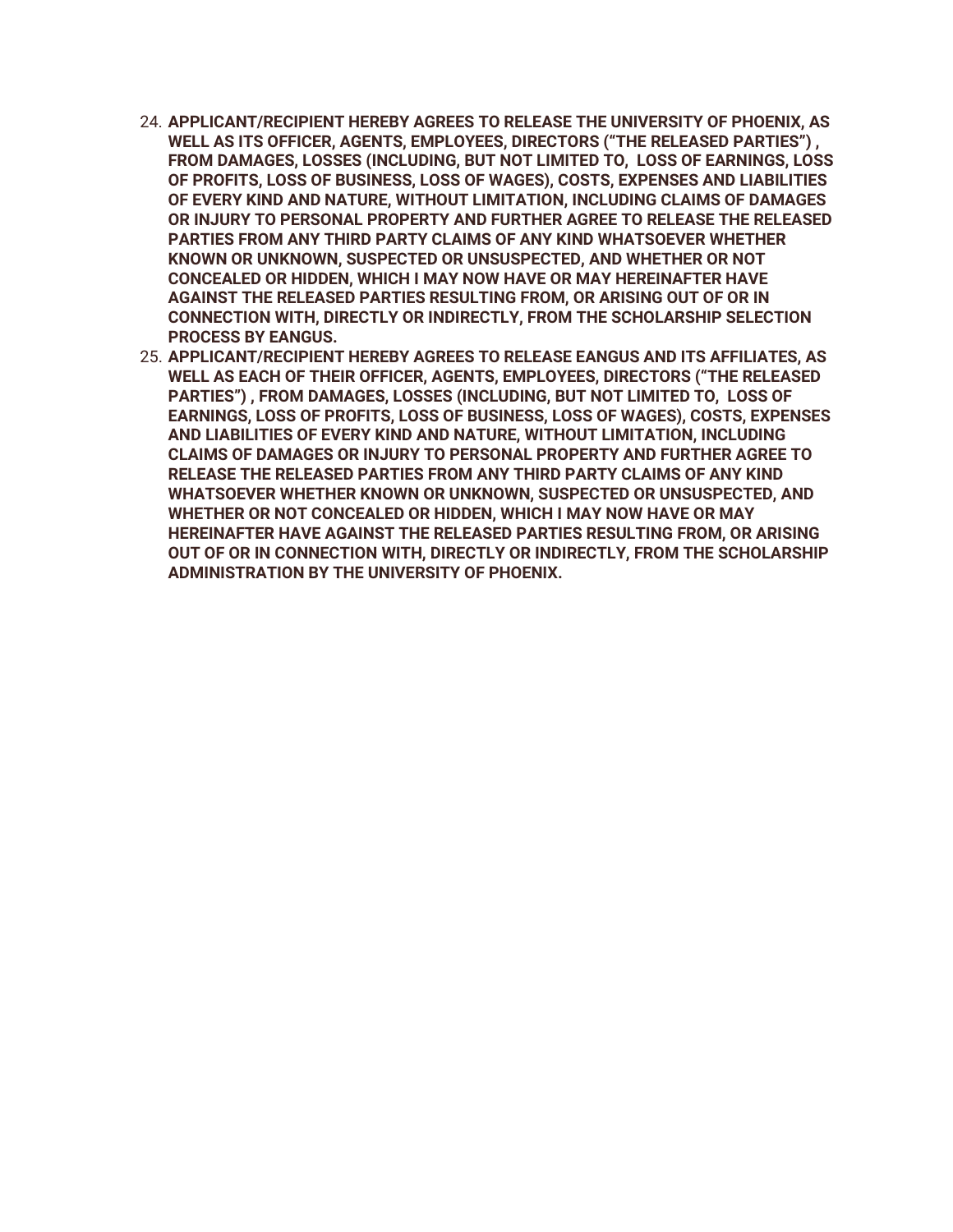### **UNIVERSITY OF PHOENIX, CONSENT AND RELEASE FORM**

- 1. For valuable consideration, the sufficiency of which is hereby acknowledged, I hereby grant to University of Phoenix, its agents, and others working for it on its behalf or at its direction and their respective licensees, successors, and assigns (herein collectively called the "Licensed Parties") the absolute right and permission to use, exhibit, exploit, record, publish, broadcast, and copyright, in whole or in part, in all countries in the world, my: voice, biographical information, academic or promotional submissions (including scholarship application information), educational record information, endorsement/testimonial, picture and likeness, or any material based upon or derived therefrom, or to refrain from so doing, in any manner or media whatsoever (whether now existing or hereafter created, including without limitation, television, radio, and other electronic and computer marketing, print media, and direct mail marketing), without geographical or other limitation, for any educational, advertising or promotional purpose.
- 2. I further agree that any such use, recording, publication, or broadcast of my: voice, academic or promotional submissions, endorsement/testimonial, picture or likeness of me, and any material based upon or derived therefrom, in any manner or media, is owned by Licensed Parties. If I should receive any print, negative, or other copy, I shall not authorize its use by anyone else.
- 3. I represent and warrant that I own all intellectual property rights (including but not limited to copyright and trademark rights) in any picture(s) or material(s) that I submit to the Licensed Parties and that no other third-party releases are necessary. In the event I submit a picture(s) or other material(s) owned by a third party to the Licensed Parties, I shall provide all necessary third-party releases to the Licensed Parties. Said third-party releases shall grant to the Licensed Parties all rights set forth in this agreement. The Licensed Parties shall have the right in its sole discretion to deny any publication of said picture or materials. Furthermore, I acknowledge that any picture or materials submitted are not guaranteed for use by the Licensed Parties.
- 4. I shall have no right of approval, no claim to additional compensation, and no claim (including without limitation, claims based upon invasion of privacy, defamation, or right of publicity and claims arising out of equity) arising out of any use, alteration, distortion, or illusionary effect, or use in any composite form. In no event shall I have the right to enjoin the Licensed Parties use, broadcast, copyright, publication, exhibition, or exploitation in any other manner, as specified in this Consent and Release Form.
- 5. I agree that this release does not in any way conflict with any existing commitment on my part. I have not heretofore authorized (which authority is still in effect), nor will I authorize or permit without the Licensed Parties express written permission the use of my: voice, biographical information, academic or promotional submissions, endorsement/testimonial, picture, or likeness in connection with the advertising or promotion of any other educational service if such authorization or permission is in conflict or inconsistent with the terms of this Consent and Release Form.
- 6. If I have given any endorsement/testimonial, it represents my current honest opinions, findings, or experience. To the extent that I suggest I have used the educational services of a particular entity, I have in fact so used them. To the extent that I suggest I express a preference over other similar educational services, I do in fact prefer them. I agree to immediately notify you of any change in my expressed views or preferences, or if I cease to be able to endorse.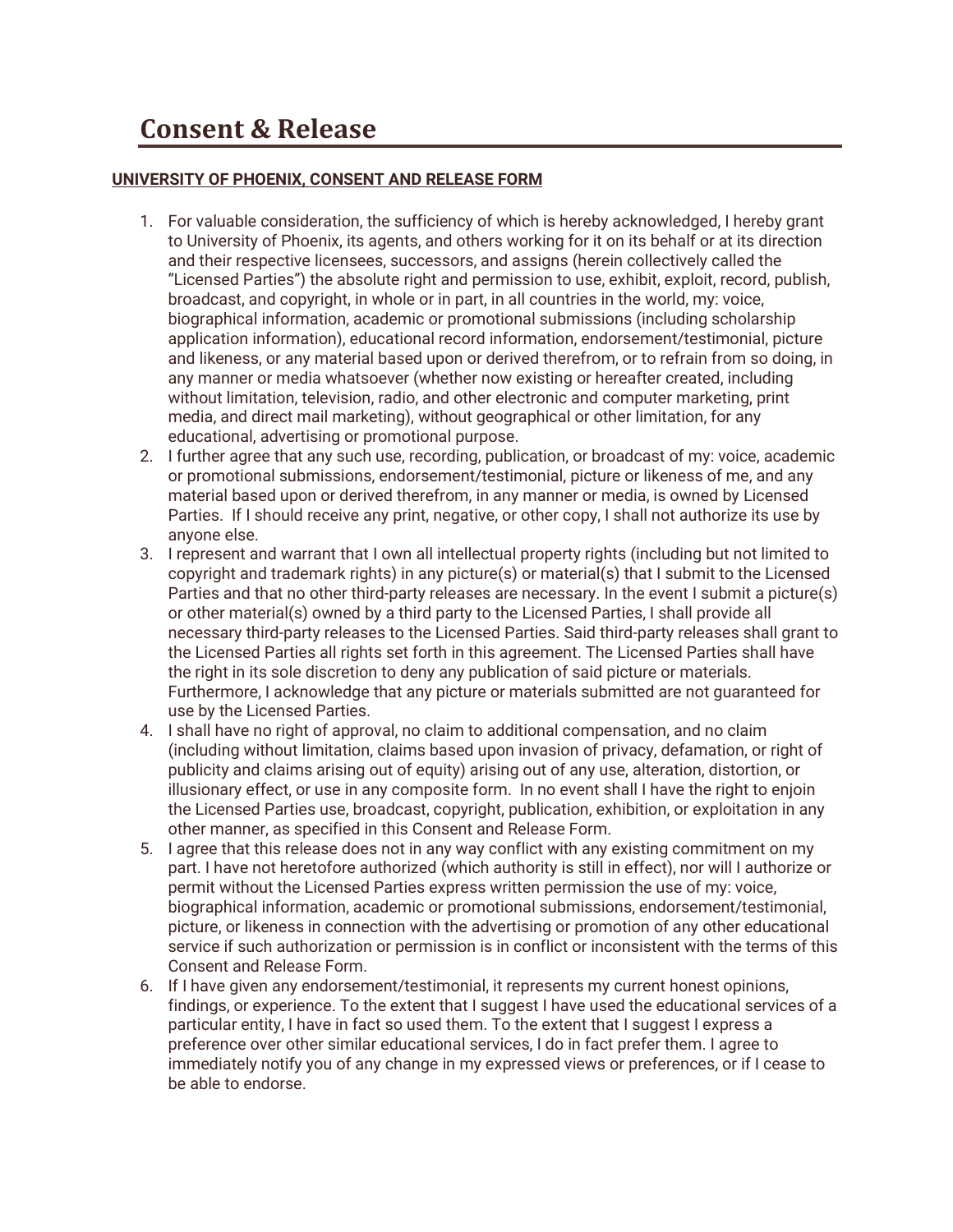- 7. I agree to defend and hold the Licensed Parties harmless from and against any and all claims, demands, suits, losses, liabilities, judgments, costs, expenses (including without limitation court costs, litigation expenses, and reasonable attorneys' fees), and causes of action of any kind against the Licensed Parties as a result of any material breach of any representation made herein in this Consent and Release Form and/or resulting from any intellectual property violation including but not limited to any copyright infringement or alleged copyright infringement regarding pictures and materials that I have provided to the Licensed Parties.
- 8. This University of Phoenix Consent and Release Form may be executed electronically or by mail. An electronic copy of the agreement will be valid and given full force and effect and considered an original and will be denied legal effect because it was executed electronically.
- 9. This Consent and Release Form shall be governed by and construed in accordance with the laws of the State of Arizona and the United States of America without reference to conflict of laws principles. The Superior Court of Maricopa County and/or the United States District Court for the District of Arizona shall have exclusive jurisdiction and venue over all controversies in connection with this Consent, and each party irrevocably consents to such exclusive and personal jurisdiction and venue.